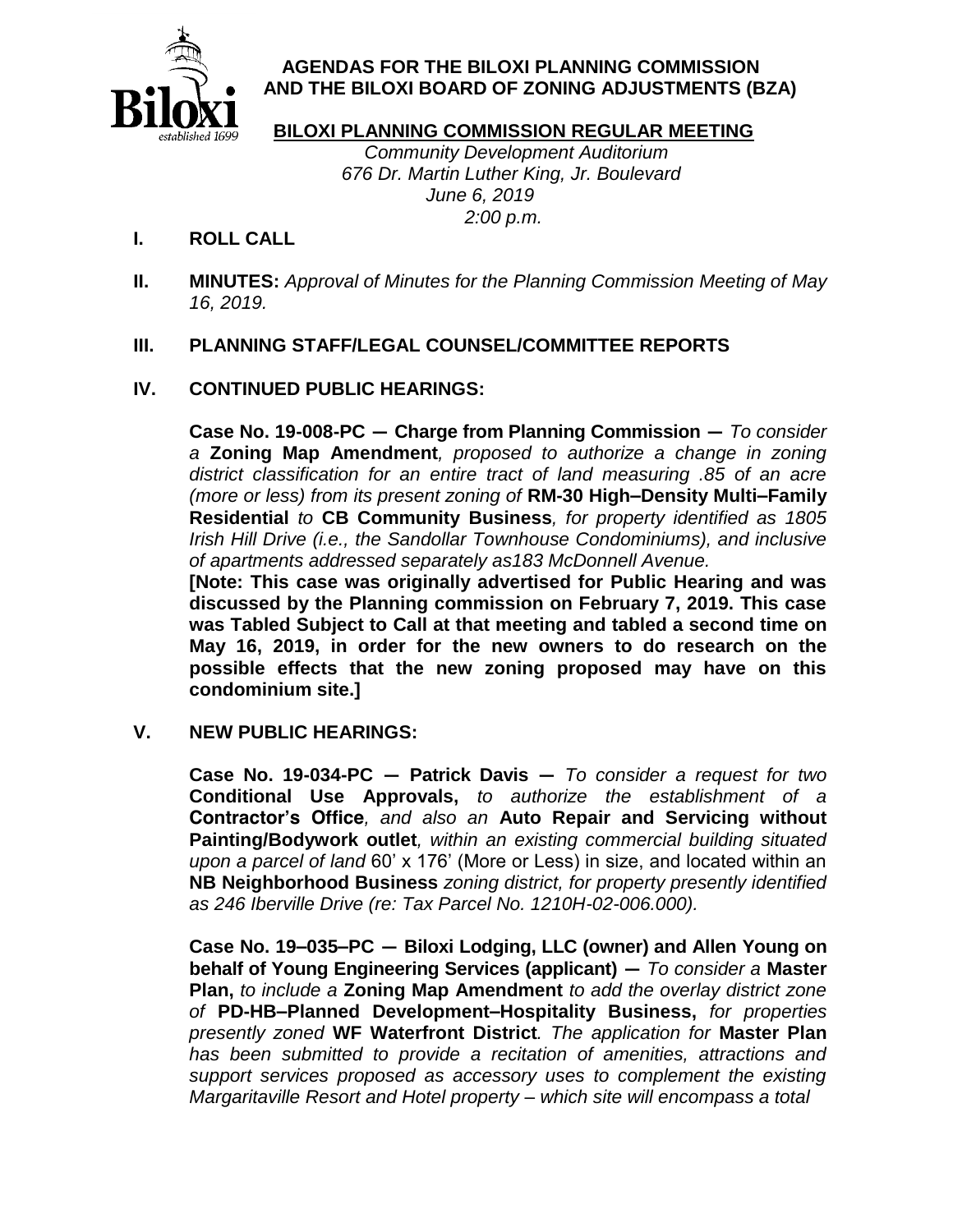of 12.3 Acres, upon 9 contiguous parcel sites currently identified as Tax Parcel Nos. 1510M-01-018.000, 1510M-01-018.001, 1510M-01-018.002, 1510M-01-020.000, 1510M-01-021.000, 1510M-01-022.000, 1510M-1- 023.000, 1510M-023.001 & 1510M-01-023.002, further identified as 195, 205, 219, and three unaddressed parcels fronting upon Beach Boulevard.

#### **VI. TREE HEARINGS:**

**Case No. TR 19-001 – United Majestic RV Resort –** To consider a request to remove one–hundred and forty–six (146) total trees (125 of which are protected trees) upon a vacant property site situated along Beach Boulevard East of Brady Drive and South of and adjacent to the CSX Railroad R.O.W. [re: Tax Parcel Nos. 1510M-01-018.000, 1510M-01-018.001, 1510M-01-018.002, 1510M-01-020.000, 1510M-01-021.000, 1510M-01-022.000, 1510M-1- 023.000, 1510M-023.001 & 1510M-01-023.002].

### **VII. CITY COUNCIL ACTION:**

**Case No. 19-027-PC — Sidney J. Brown Sr. —** An application for a **Zoning Map Amendment,** to authorize a change in zoning district classification for a parcel of land measuring 124' x 82' in size (more or less) from its present zoning district classification of **I Industrial** to **RM-30 High–Density Multi– Family Residential,** for property identified as 212 Reynoir Street (i.e., Tax Parcel No. 1410F-06-074.000).

*The City Council approved this rezoning request on May 28, 2019.*

**Case No. 19-028-PC — Kevin Shaughnessy —** An application for **Preliminary Subdivision Plat** approval for a five (5) lot single family residential subdivision, submitted under the working title: Kabree Cove Subdivision, for land comprising eighty-seven one-hundredths (.87) of an acre (more or less) in size, and presently identified as an unaddressed parcel fronting upon Rosalie Maria Drive (re: Tax Parcel No. 1110A-02-003.000). *The City Council approved this Preliminary Subdivision Plat on May 21, 2019.*

**Case No. 19-031-PC — Paul and Virginia Ladner trustees (owners) and Michael Fern on behalf of Progeon & Fearn Builders (applicant)** — An application for a Preliminary Subdivision Re-Plat, to accomplish the replatting of two (2) full lots and a portion of a third lot, all situated within Unger Subdivision, said lots to be re-platted into four (4) lots to allow for the construction of four individual townhome units upon a property site currently comprising thirty-one one-hundredths (.31) of an acre (more or less), and presently identified as 1535 and 1539 Collins Street (re: Tax Parcel Nos. 1310L-02-134.000 & 1310L-02-134.001).

*The City Council approved this Preliminary Subdivision Plat on May 21, 2019.*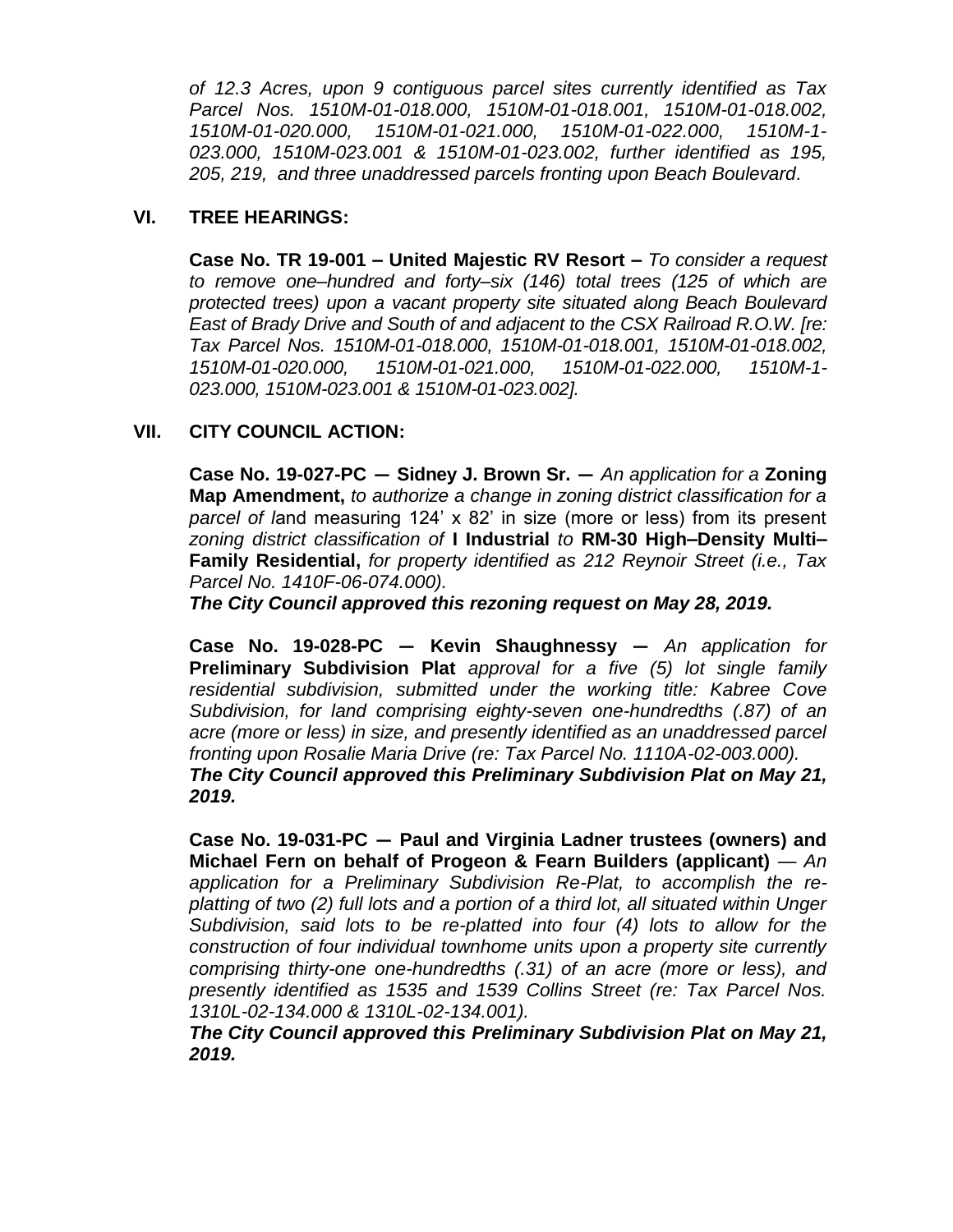### **VIII. OLD BUSINESS:**

**The following cases will be held in abeyance until such time as final disposition is established regarding the appeal of Case No. 17-059-PC (Map Amendment – Waring Investments, Inc.)** *presently pending in Harrison County Circuit Court:*

**Case No. 17-060-PC — Gulf Orleans, Inc. (owner) and Waring Investments, Inc. (applicant) —** an application requesting **Conditional Use** approval, to authorize the establishment of a Convenience Store with Gas Sales, to be constructed upon land measuring approximately 4.4 acres (more or less) in overall size, (and submitted for re-zoning to NB-Neighborhood Business District Zone re: Companion Case No. 17-059-PC), for property currently situated at the NW corner of Mississippi State Highway 67 and Rue Sanchez (re: Tax Parcel No. 1308H-02-001.000).

**Case No. 17-061-PC — Gulf Orleans, Inc. (owner) and Waring Investments, Inc. (applicant) —** acceptance of a Site Plan, which Site Plan provides for the **Dedication of Property** to the City of Biloxi, specifically for land area which will allow for the widening of the northernmost section of Rue Sanchez, for land area encompassing a total of seven thousand, eight hundred (7800) square feet (more or less), (i.e., a portion of land currently identified as a part of Tax Parcel No. 1308H-02-001.000).

### *I***X. NEW BUSINESS**

#### **X. CITIZENS COMMENTS**

#### **XI***.* **COMMUNICATIONS:**

The next regularly scheduled Biloxi Planning Commission meeting will be held at 2:00 p.m. on Thursday, June 20, 2019, in the Auditorium of the Dr. Martin Luther King, Jr., Municipal Building located at 676 Dr. Martin Luther King, Jr. Boulevard.

#### **XII. ADJOURNMENT**